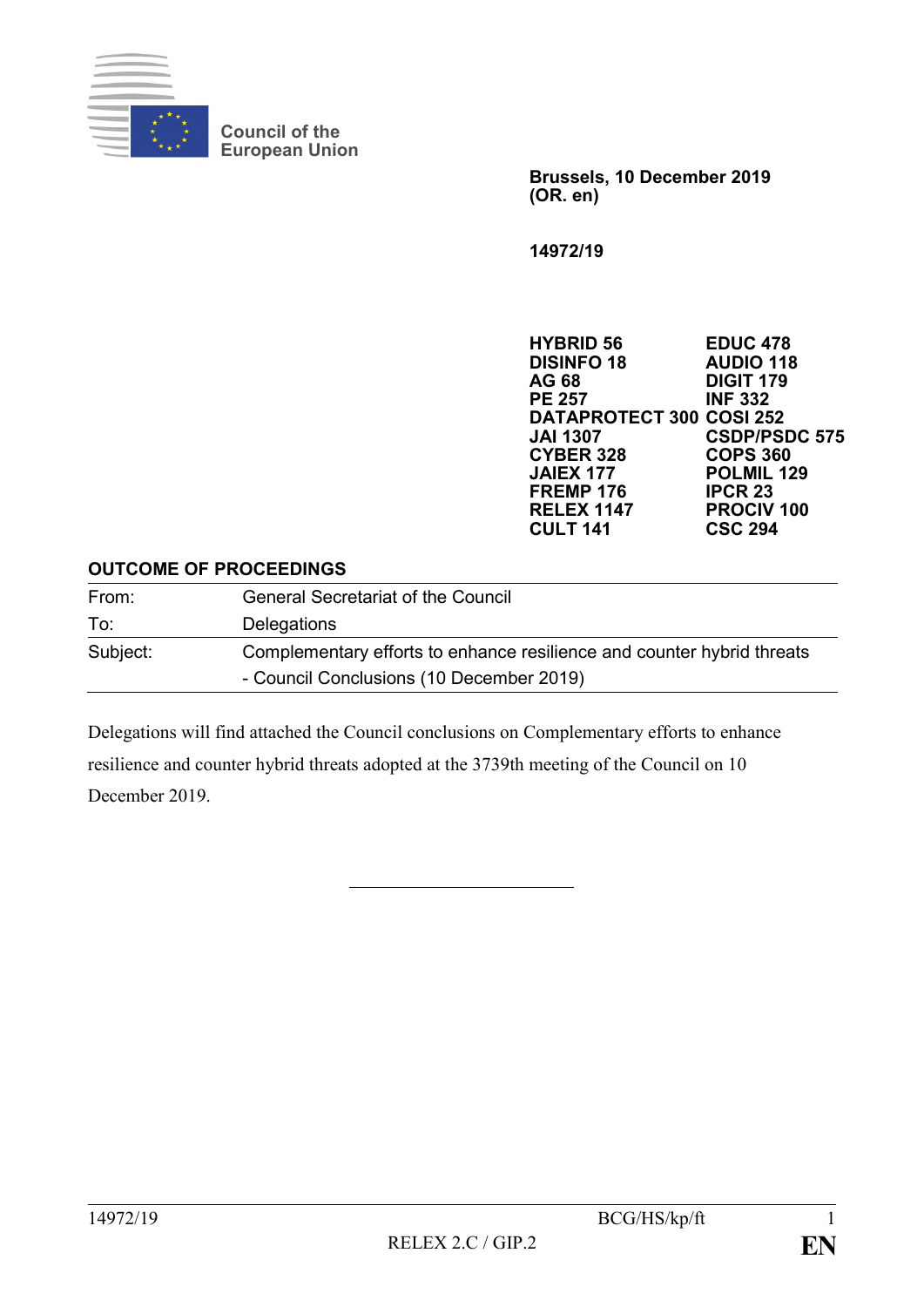# **Council Conclusions on complementary efforts to Enhance Resilience and Counter Hybrid Threats**

1. The Council recalls the relevant Conclusions of the European Council**<sup>1</sup>** and the Council**<sup>2</sup>** and expresses its continued commitment to strengthening the Union's and its Member States' resilience to multi-faceted and ever-evolving hybrid threats and enhancing cooperation to detect, prevent and counter them.

2. The Council recognises the progress made on the implementation of the Joint Framework on Countering Hybrid Threats (2016) and the Joint Communication on Increasing Resilience and Bolstering Capabilities to Address Hybrid Threats (2018) as well as the Action Plan against Disinformation (2018), in line with the relevant Council Conclusions.

3. The primary responsibility for countering hybrid threats lies with the Member States. Efforts at EU level are complementary in nature and without prejudice to Member States' sole responsibility in matters of national security. A comprehensive, whole-of-government and whole-of-society approach to security is necessary to address hybrid threats, working across all relevant policy sectors in a more strategic, coordinated and coherent way. It is important that a whole-ofgovernment approach is followed and applied also at the EU level.

4. In these Conclusions the Council sets out priorities concerning the protection of our societies, citizens and freedoms and the security of our Union against hybrid threats in the context of the implementation of the new Strategic Agenda for 2019-2024, by promoting a comprehensive approach to security with better coordination, resources and technological capacities, building on the important work already done in different policy sectors, including as part of EU security and defence cooperation.

<u>.</u>

**<sup>1</sup>** In particular, the European Council Conclusions of June 2019, March 2019, December 2018, October 2018, June 2018, March 2018, June 2015 and March 2015

**<sup>2</sup>** In particular, ST 10048/19, ST 6573/1/19 REV1, ST 10255/19, ST 12836/19, ST 7928/16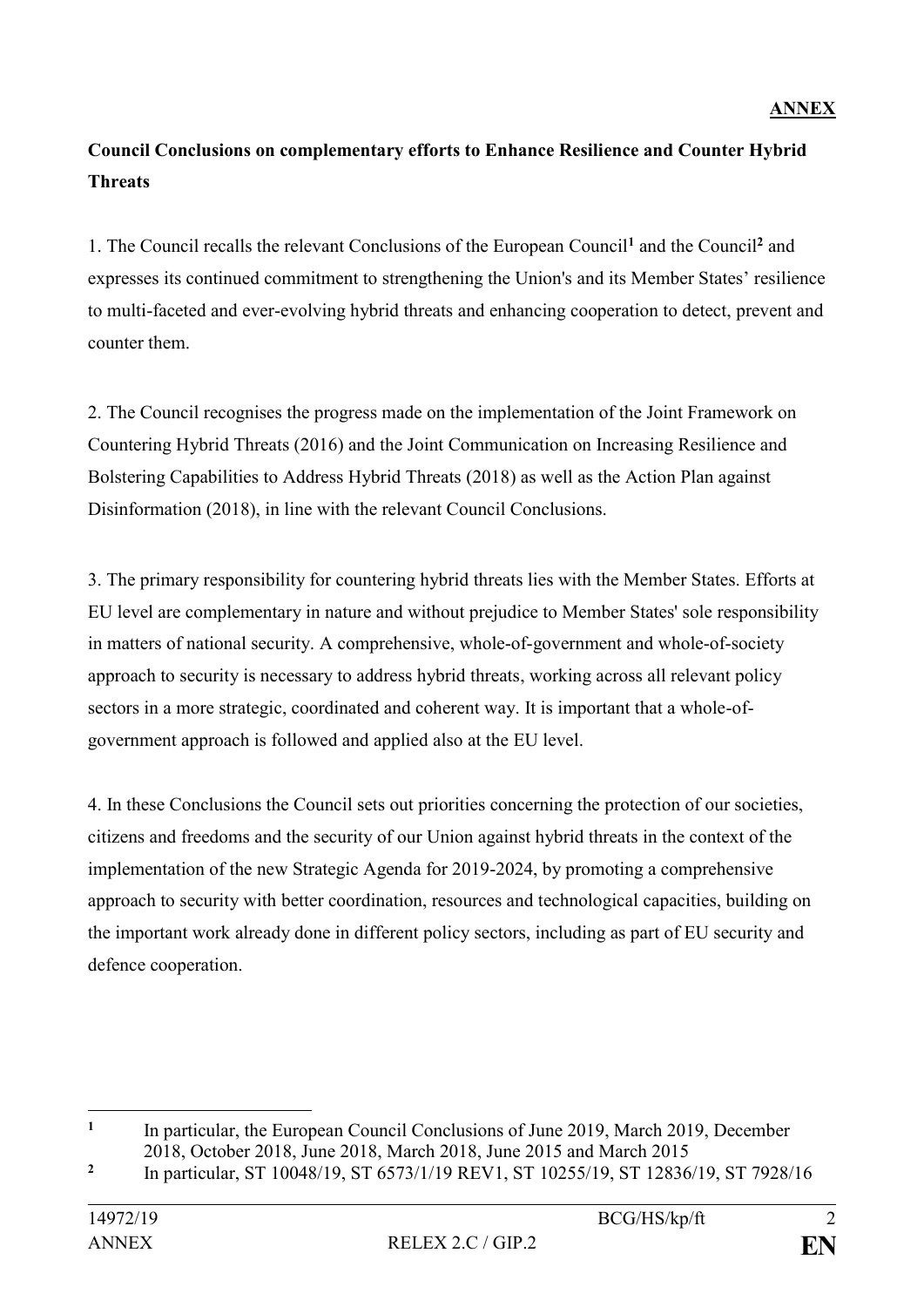5. Efforts to protect our democratic institutions from hybrid threats must always respect fundamental rights, including the protection of personal data, freedom of expression and information and freedom of association, as enshrined in the Charter of Fundamental Rights.

6. The EU and its Member States should continue to develop, train and exercise capabilities to detect, analyse the sources and respond to hybrid activities and support enhancing the resilience of its Member States and of EU institutions, bodies and agencies to hybrid threats in the long term, taking full advantage of existing instruments suited to that end. The Council stresses the need for updating the EU operational protocol for countering hybrid threats based on lessons identified and learnt from previous exercises.

7. The Council underlines the continuing need to cooperate with international organisations such as the UN, the OSCE and the Council of Europe and formats such as the G7 in order to defend the rules-based global order, also in the context of countering hybrid threats, including through confidence-building and other relevant measures.

8. The Council emphasises the EU's commitment to continue close and mutually reinforcing cooperation with and support to all relevant partner countries, in particular in the EU neighbourhood, on enhancing resilience and countering hybrid threats.

9. The Council calls for continuous and sustained efforts to further progress in the implementation of all actions related to countering hybrid threats under the common set of proposals for the implementation of the Joint Declarations on EU-NATO cooperation, including in the areas of situational awareness, strategic communication, crisis prevention and response and bolstering resilience. In this context, it reiterates the need for further enhancing political dialogue on countering hybrid threats as well as for regular Parallel and Coordinated Exercises (PACE), with the participation of all EU Member States and NATO Allies, and calls for a timely finalisation of the new PACE plan. The Council stresses the need to take into account lessons identified and the importance of unimpeded exchange of information in an inclusive and non-discriminatory manner.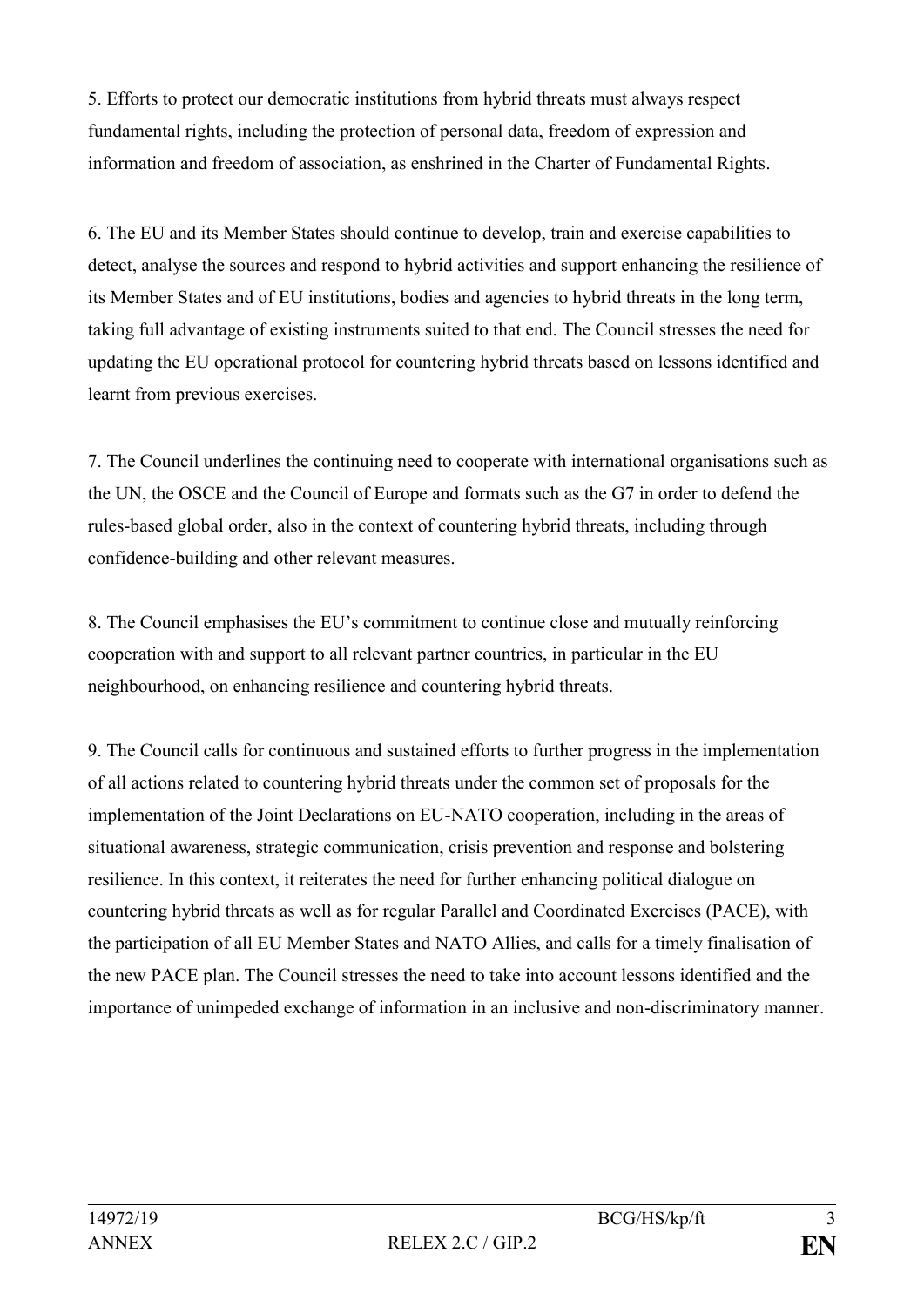Furthermore, the Council highlights the valuable contributions of the European Centre of Excellence for Countering Hybrid Threats in Helsinki and encourages its cooperation with relevant NATO Centres of Excellence. It also welcomes the regular and structured staff-to-staff exchanges, including the cooperation between the Hybrid Fusion Cell of the EU Intelligence and Situation Centre (INTCEN) and the NATO Hybrid Analysis Branch.

10. The Council acknowledges the efforts of the Member States, in cooperation with the Commission and the European External Action Service (EEAS), in carrying out the Hybrid Risk Survey foreseen in Action 1 of the Joint Framework on Countering Hybrid Threats (2016) and calls for the continuation of the work and a possible revision of the Hybrid Risk Survey in order to better address vulnerabilities.

# **Working in a coherent way to enhance resilience and counter hybrid threats**

11. When developing and using new and emerging technologies, including artificial intelligence and data-gathering techniques, new opportunities for enhancing resilience as well as the potential vulnerabilities and cascading effects in the context of countering hybrid threats, should be duly taken into account in order to reduce overall risks, also in the strategic planning process of the Framework Programme for Research and Innovation.

12. The Council notes that malicious cyber activities can be a part of hybrid threats and in this context underlines the relevance of the EU Cyber Diplomacy Toolbox.

13. The relation between hybrid threats and economic security is a relevant element which should be taken into account and which remains primarily a responsibility of the Member States.

14. New instruments such as the mechanism under the EU Foreign Direct Investment Screening Regulation should be used effectively to enhance resilience and counter hybrid threats by providing means to identify and address foreign direct investments likely to affect security or public order.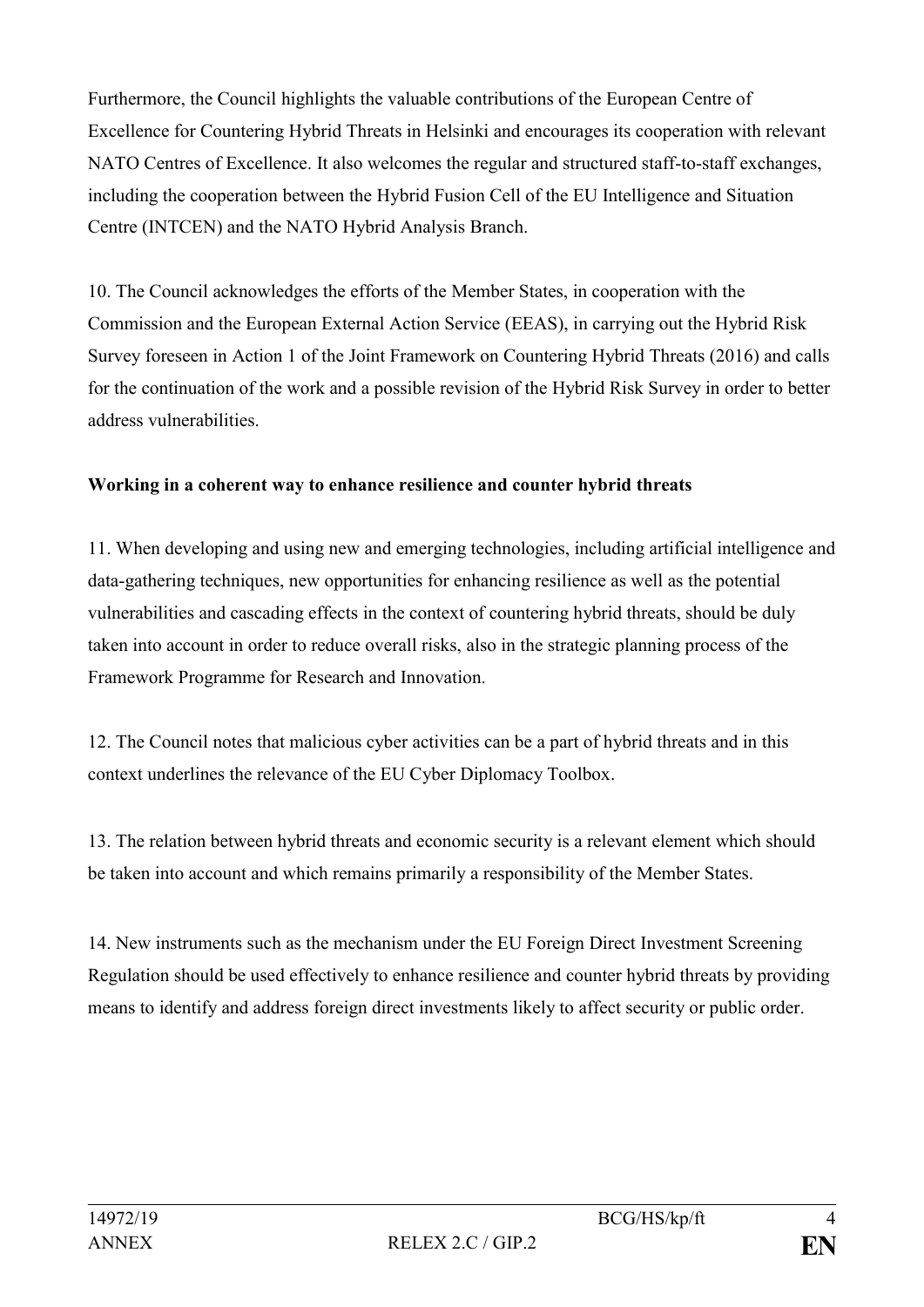15. The Council invites the Commission to include resilience against hybrid threats in the impact assessment process for relevant future legislative proposals including future Framework Programmes for Research and Innovation.

16. The Council underlines the importance of regular exercises and scenario-based discussions on countering hybrid threats at ministerial and other levels, as well as the inclusion of hybrid elements in other relevant EU training and exercise activities at all different levels, with the support of its Member States and the relevant bodies, in particular the European Centre of Excellence for Countering Hybrid Threats, as appropriate.

17. In order to ensure the coherence of the next steps of EU cooperation on enhancing resilience and countering hybrid threats, the Council invites the Commission and the High Representative to produce a mapping that would take into account the measures taken so far and the relevant documents adopted in a comprehensive fashion, with a view to possible new initiatives.

# **Internal-external security nexus**

18. Law enforcement, civil protection and other relevant authorities should continue to develop their preparedness to prevent and counter hybrid threats. Cooperation between relevant national authorities, as well as EU institutions, bodies and agencies across the internal-external security nexus, based on their respective mandates, needs to be continuously improved and mainstreamed while increasing synergies and avoiding duplication of efforts, including through horizontal working methods, voluntary information-exchange, and training and exercises cutting across sectors. To that end, the supporting roles and contributions of relevant EU mechanisms and EU agencies - within their respective mandates and respecting existing budgetary restraints - should be further assessed.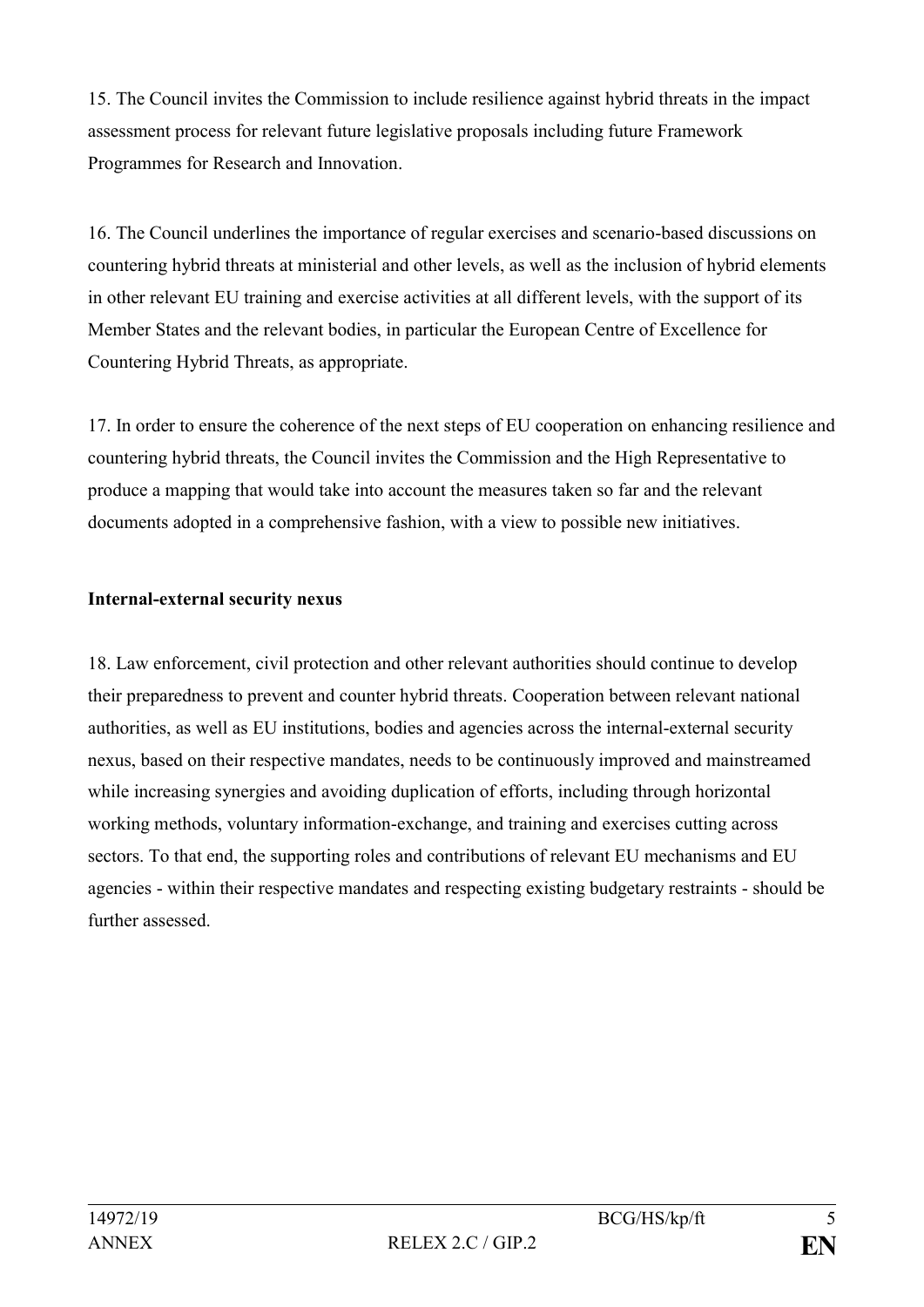19. The use of relevant EU mechanisms and instruments to support Member States' responses to cross-sectoral and cross-border threats should be further elaborated by the EU institutions and bodies together with the Member States, including the Integrated Political Crisis Response arrangements (IPCR), the Union Civil Protection Mechanism (UCPM) and its Emergency Response Coordination Centre (ERCC).

20. The Council acknowledges the possibility for the Member States to invoke the Solidarity Clause (Article 222 TFEU) in addressing a severe crisis resulting from hybrid activity.

## **Situational awareness and intelligence analysis**

21. EU cooperation on enhancing resilience and countering hybrid threats needs to be guided by a regularly updated threat assessment and a comprehensive situational awareness. These need to be developed by the EU INTCEN and its Hybrid Fusion Cell to enhance the EU's and its Member States' abilities to detect, prevent, disrupt and respond to hybrid activities while respecting the competence of the Member States. The Council considers that the work of the EU Hybrid Fusion Cell should be further enhanced, taking into account an appropriate level of resources including professional expertise.

22. The Council recalls its Conclusions on Countering Hybrid Threats of 19 April 2016 calling for mobilising EU instruments to prevent and counter hybrid threats to the Union and its Member States as well as partners. The Council underlines the need to further develop the Member States and EU's existing situational awareness functions, taking into account the sources of threats, and to make a better use of the intelligence analysis of the EU INTCEN and its Hybrid Fusion Cell, particularly in the EU policy-making and crisis management processes on countering hybrid threats.

23. The Council acknowledges the relevant contribution that CSDP missions and operations could provide, where and as appropriate, in identifying and analysing indicators of possible hybrid third party actions, including disinformation aiming at discrediting and hampering the action of the EU and its Member States, and recognises the value in further exploring the possibility of developing this contribution.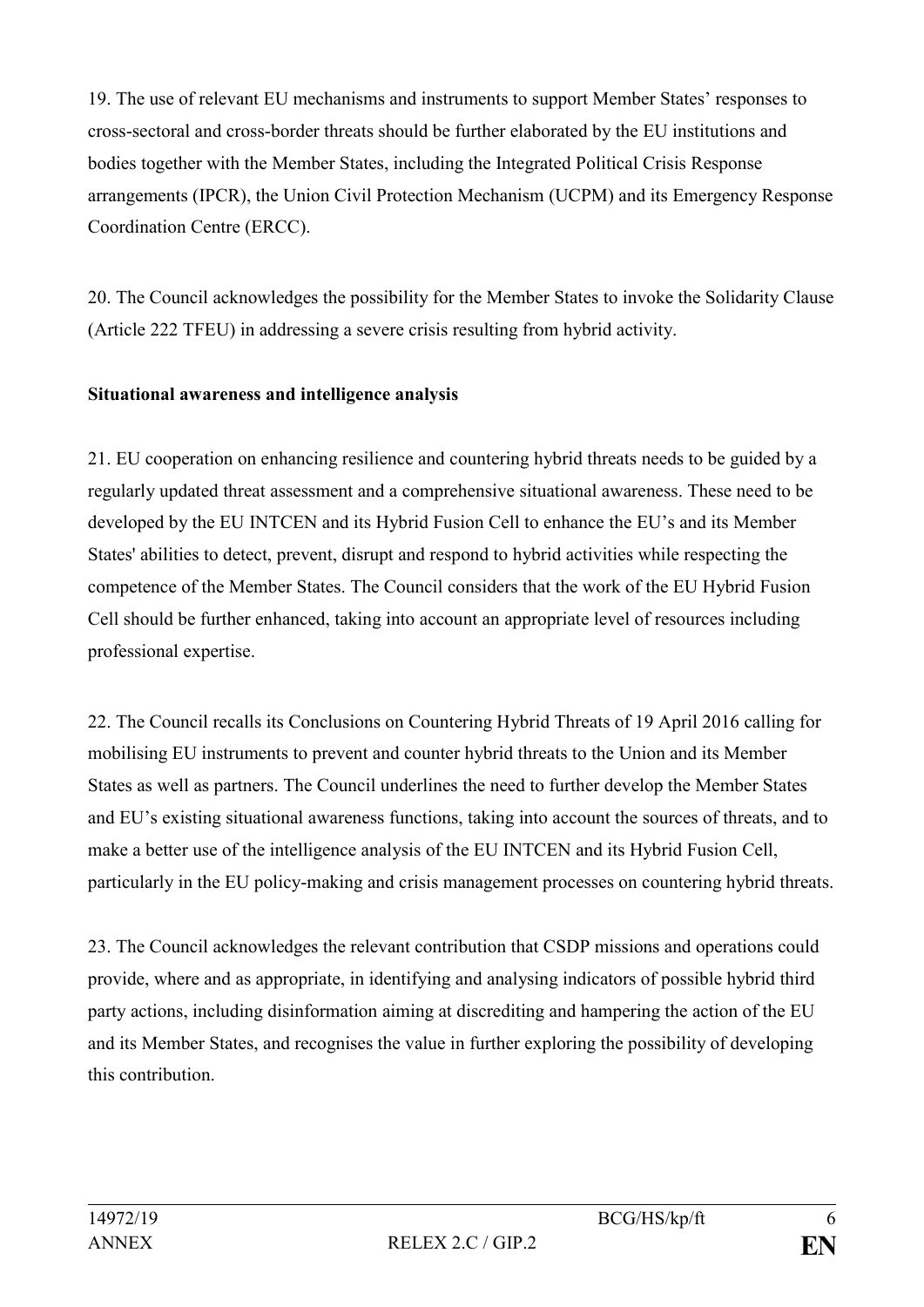## **Critical Infrastructure Protection**

24. Protecting national and European critical infrastructures as well as functions and services critical to the proper functioning of the State, the economy and society is a key priority including in the context of enhancing resilience to hybrid threats, requiring a whole-of-government-and-society approach. This work needs to take into account the strong interdependencies between different critical functions and services, including financial services, the key role of the private sector, the changing security environment and emerging risks, in both the physical and in the cyber domains.

25. Furthermore, in addition to EU and national legal, regulatory and supervisory requirements governing the operational resilience and business continuity, arrangements with private sector owners and operators of infrastructure and services should be promoted in order to guarantee the continuity of and access to critical services also beyond force majeure, by ensuring an acceptable level of preparedness to respond to all relevant threats as well as flexibility to address, mitigate and recover from high impact-low probability events*.* 

26. The Council emphasises that while the responsibility for critical infrastructure protection is primarily a matter of national competence, the high degree of cross-border and cross-sectoral interdependencies require coordinated or, where necessary, harmonised efforts at the EU level, including in view of the uninterrupted functioning of the internal market.

27. Following the July 2019 evaluation on the implementation of the Directive (2008/114/EC) for the identification and designation of European critical infrastructures (ECIs), the Council invites the Commission to consult with Member States on a possible proposal for a revision of the Directive early in the new legislative cycle, including potential additional measures to enhance the protection and resilience of critical infrastructure in the EU, taking into account the strong interdependencies between critical functions and services.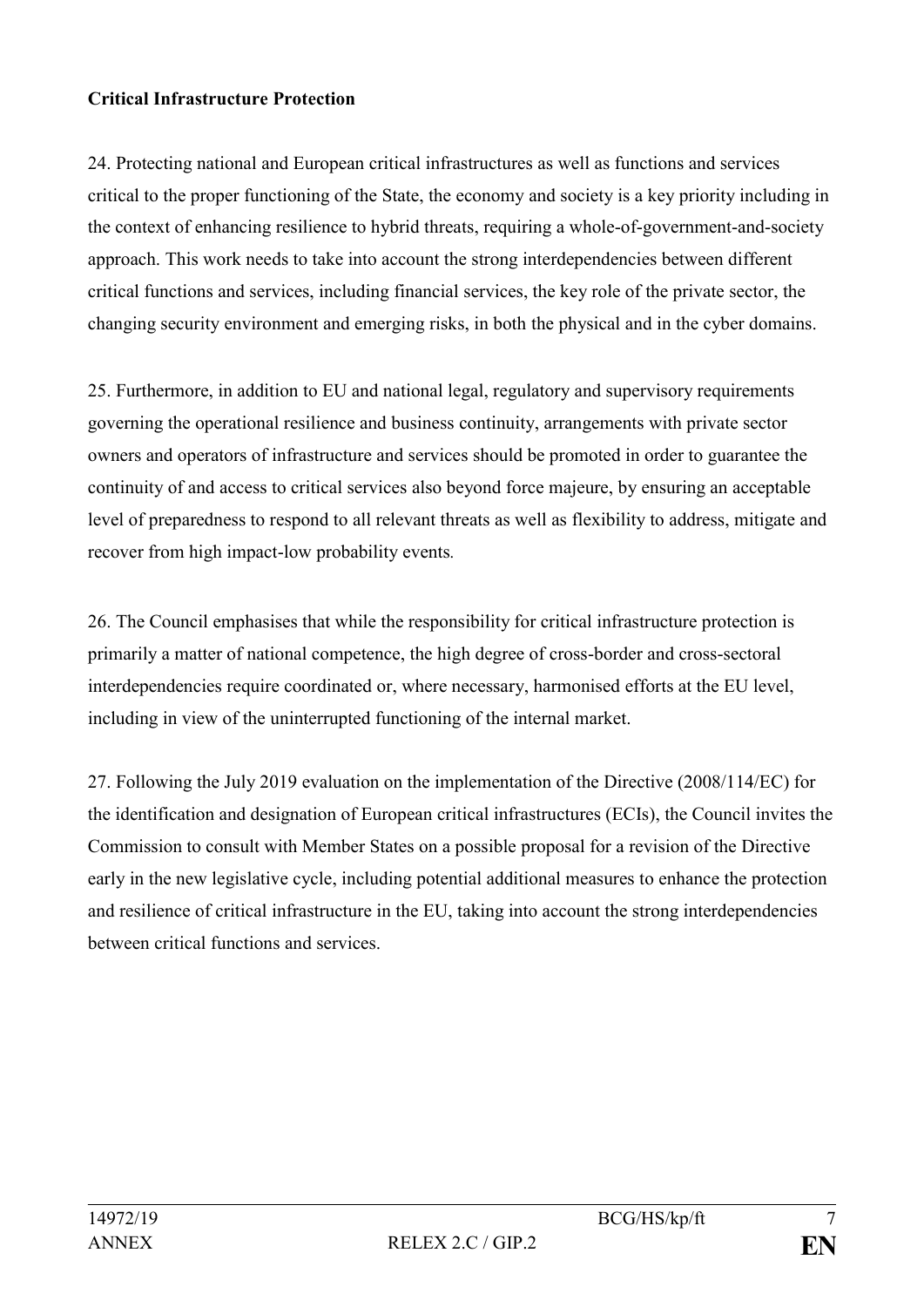28. The Council invites the Commission to continue engaging with Member States and, where appropriate, to develop non-binding cooperation arrangements between Member States sharing connected critical infrastructures.

29. The Council recognises the importance of the Directive on security of network and information systems (NIS Directive) for the development of a risk-management and security culture by the operators in critical sectors as well as for national capabilities and strategies ensuring a high level of security of network and information systems in their territory, including in the context of hybrid threats. The Council invites Member States, Commission and the European Union Agency for Cybersecurity (ENISA) to continue developing their cooperation based on the Commission Recommendation on Coordinated Response to Large Scale Cybersecurity Incidents and Crises (Blueprint) at all relevant levels.

# **Countering disinformation and securing free and fair elections**

30. The Council welcomes the Report on the implementation of the Action Plan Against Disinformation and recognises that the Action Plan's continued implementation remains at the heart of the EU's efforts. The Council underlines the need to regularly review and when necessary update the Action Plan to ensure an efficient long-term approach.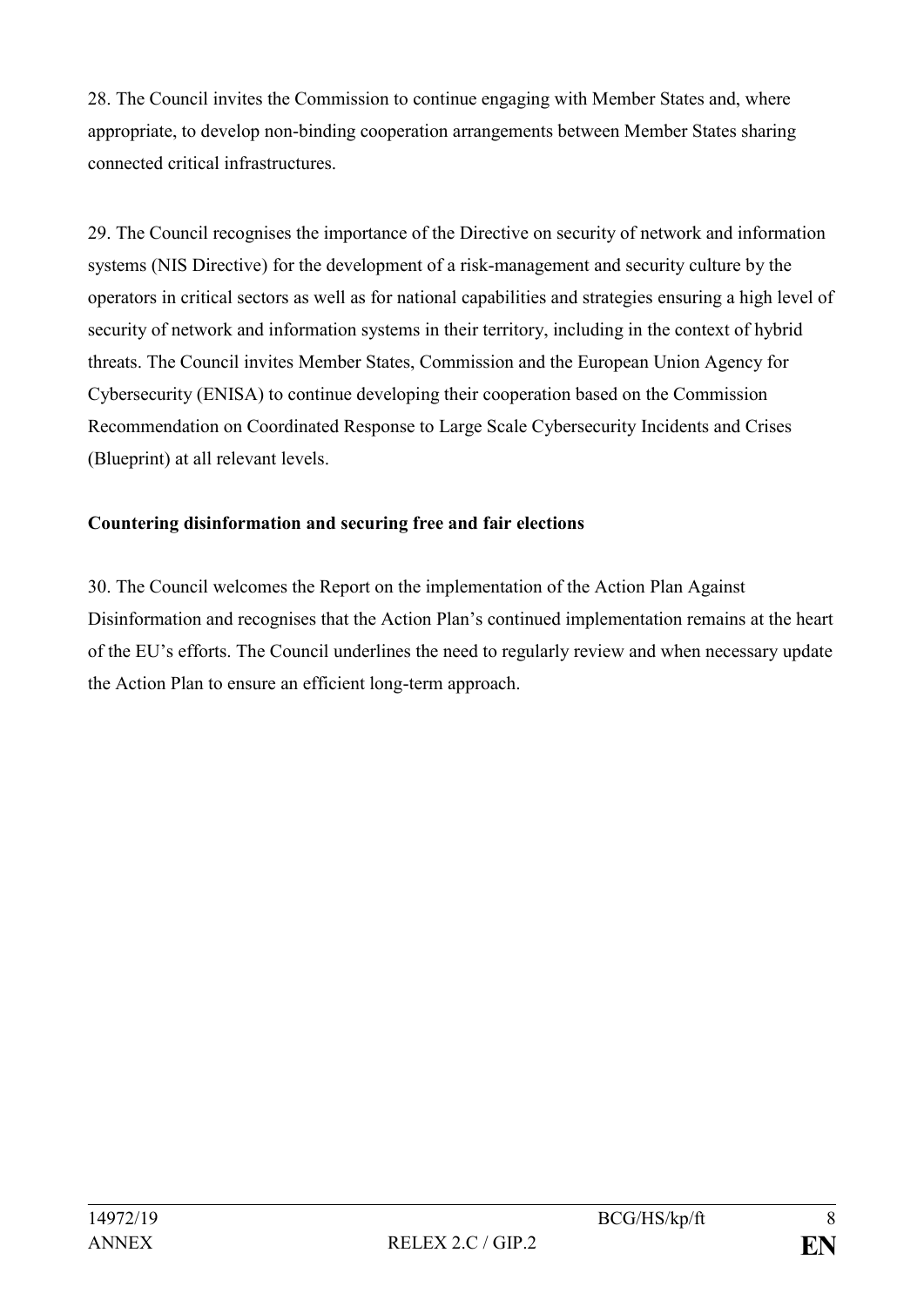31. The Council underlines that the work of the EEAS Strategic Communication Division and in particular the three Task Forces (East, Western Balkans, South) needs to be supported with sufficient resources allowing long-term planning, implementation and evaluation. Among their tasks, all three Task Forces should be able to continuously detect, analyse and challenge disinformation activities of foreign State actors and external non-state actors. The Task Forces should also continue to contribute to effective and fact-based positive communication and promotion of Union principles, values and policies in the EU Eastern and Southern neighbourhood and the Western Balkans and the strengthening of the overall media environment and civil society in their corresponding regions. The Council invites the EEAS to assess needs and the possibilities for reinforcing its strategic communication work in other geographical areas, such as sub-Saharan Africa, while maintaining the necessary capability to carry out the existing strategic communication tasks.

32. The Council recognises that a comprehensive approach at all levels is needed to address the challenges of disinformation, including interference seeking to undermine free and fair European elections, making best use of all available tools online and offline. This must include monitoring and analysis of disinformation and manipulative interference, enforcement of European data protection rules, application of electoral safeguards, efforts to enhance pluralistic media, professional journalism and media literacy as well as awareness among citizens. The Council recommends further consolidation of an active independent cross-European network of fact checkers and researchers against disinformation. The Council recognises the importance of and the role played by civil society, academia and the private sector in addressing disinformation and in building resilience.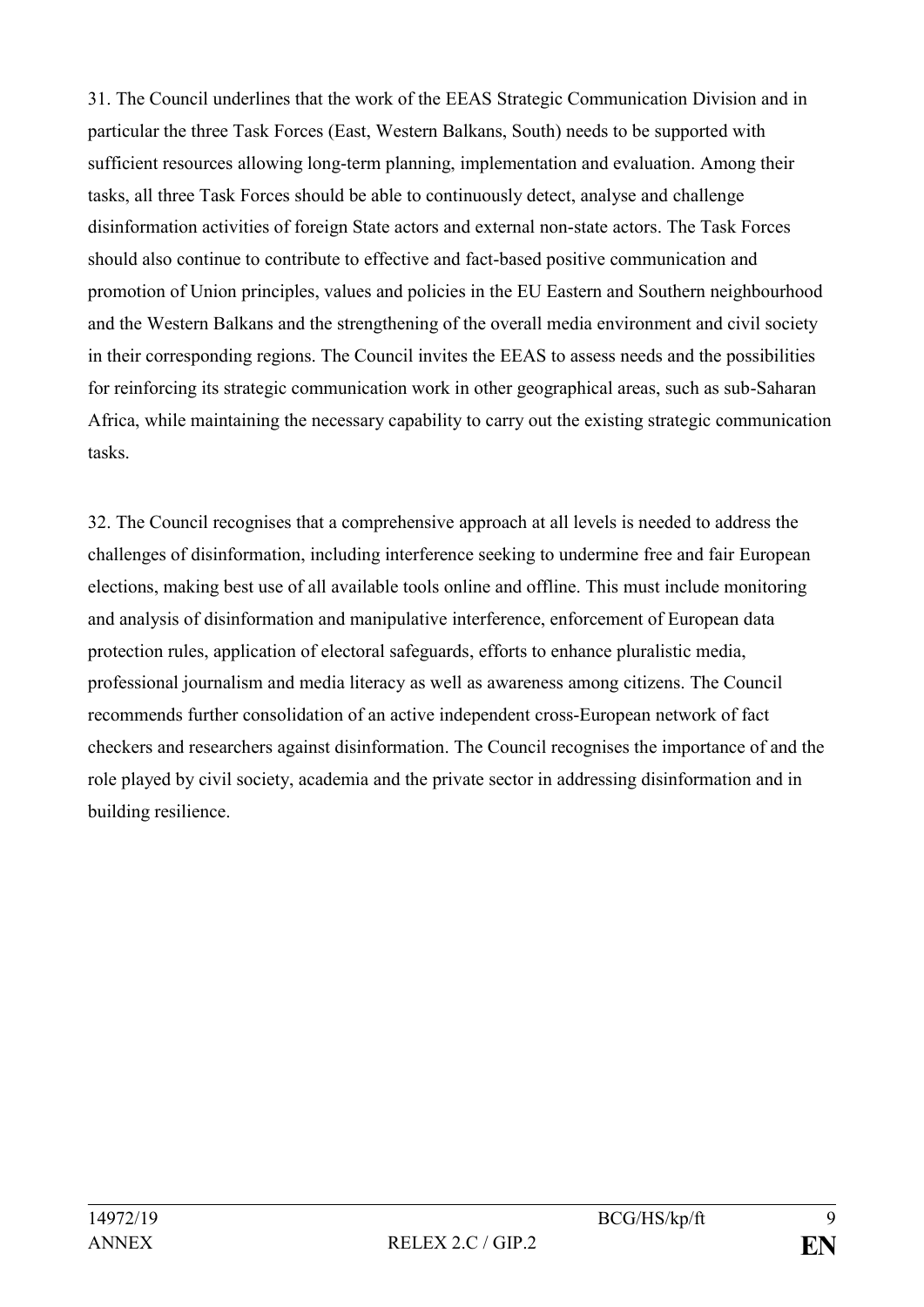33. The Council recognises the potential of the Rapid Alert System (RAS) regarding the fight against disinformation, in particular on election interference. It urges the Commission and the EEAS, together with the Member States, to further develop the RAS towards a comprehensive platform for Member States and EU institutions to enhance cooperation, coordination and information exchange, such as research and analytical insights, best practices, and communication products, to support addressing disinformation campaigns as part of a range of European and national efforts.

34. The Council recognises the usefulness of the measures and recommendations presented by the Commission on 12 September 2018 in its elections package for securing European elections. The Council encourages the Commission and the Member States to examine possibilities to continue the activities of European cooperation networks on elections to support the exchange of information and best practices. The Council welcomes efforts by the Commission to engage all relevant stakeholders and to support a broad range of measures such as the exercise on the cybersecurity of the European Elections (EU ELEx19), taking into account the national competences in this area.

35. The Council acknowledges the need to continue working with social media platforms to achieve higher standards of responsibility, transparency and accountability on addressing disinformation. In addition, unhindered access to anonymised data from social media platform providers for academic research should be granted to facilitate evidence-based policies. The Council invites the Commission to present initiatives on the way forward in addressing disinformation on online platforms. These initiatives should be based on an assessment of the implementation of the Code of Practice on Disinformation, which should take into account the analytical work and reports conducted by academia and civil society organisations, the monitoring report on the Code by the European Regulators Group for Audiovisual Media Services, and also the lessons learned from the European Parliament elections in May 2019. In this context, the Council invites the Commission to consider ways, including possible enforcement mechanisms for online platforms, to further enhance the implementation of the Code of Practice, notably by including an independent assessment of the signatories' compliance with their commitments.